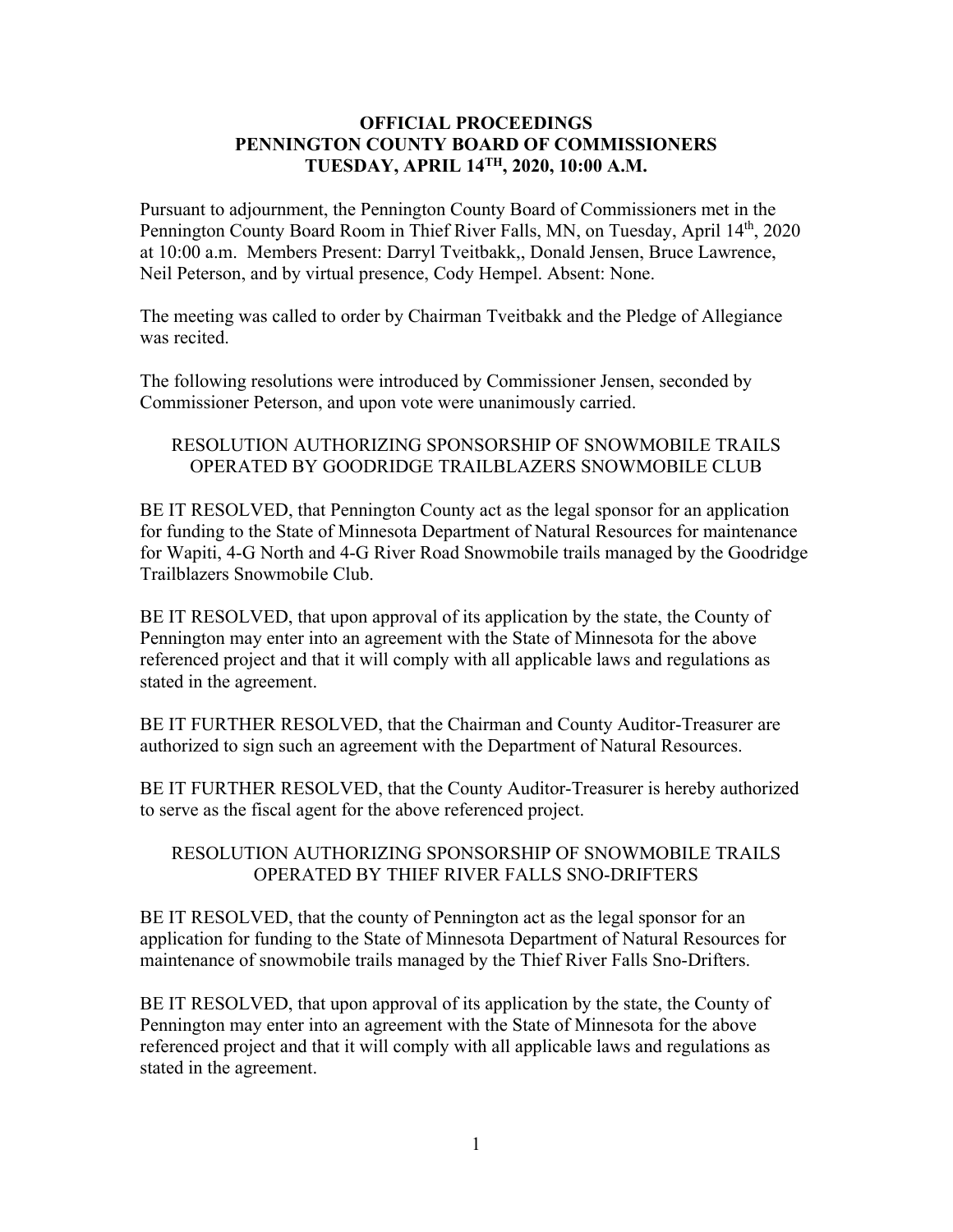BE IT FURTHER RESOLVED, that the Chairman and County Auditor-Treasurer are authorized to sign such an agreement with the Department of Natural Resources.

BE IT FURTHER RESOLVED, that Kenneth Olson, County Auditor-Treasurer, is hereby authorized to serve as the fiscal agent for the above referenced project.

Peter Nelson, Water Plan Coordinator for the Pennington County Soil and Water Conservation District, reviewed the Thief River Watershed One Watershed One Plan.

The following resolution was introduced by Commissioner Peterson, seconded by Commissioner Lawrence, and upon vote was unanimously carried.

> Resolution to Adopt and Implement the Thief River Comprehensive Watershed Management Plan

Whereas, the Pennington County has been notified by the Minnesota Board of Water and Soil Resources that the Thief River Comprehensive Watershed Management Plan has been approved according to Minnesota Statutes §103B.801 and Board Resolution #16-17:

Now; Therefore, Be it Resolved, the county hereby adopts and will begin implementation of the approved Comprehensive Watershed Management Plan for the area of the county identified within the Plan.

Be it Further Resolved after the adoption of the Plan, the county shall amend existing water and related land resources plans and official controls as necessary to conform them to the Comprehensive Watershed Management Plan.

Be it Further Resolved after the adoption of the Comprehensive Watershed Management Plan or amendments to the plan, Pennington County shall notify local units of government within Pennington County or the Red Lake Watershed District. The local units of government are required to submit existing water and related land resources plans and official controls within 90 days to the county for review as per Minnesota Statutes, Section 103B.325.

Be it Further Resolved that within 180 days, the county shall review the submitted plans and official controls and identify any inconsistencies between the local plans and official controls and the Comprehensive Watershed Management Plan. Pennington County shall specify applicable and necessary measures to bring the local plans and official controls into conformance with the Comprehensive Watershed Management Plan.

Be it Further Resolved if a local unit of government disagrees with any changes to its plan, the local unit has 60 days after receiving the county's recommendations to appeal the recommendations to the Board of Water and Soil Resources.

Be it Further Resolved after receiving the recommendations of the county, or a resolution of an appeal, a local unit of government has 180 days to initiate revisions to its plan or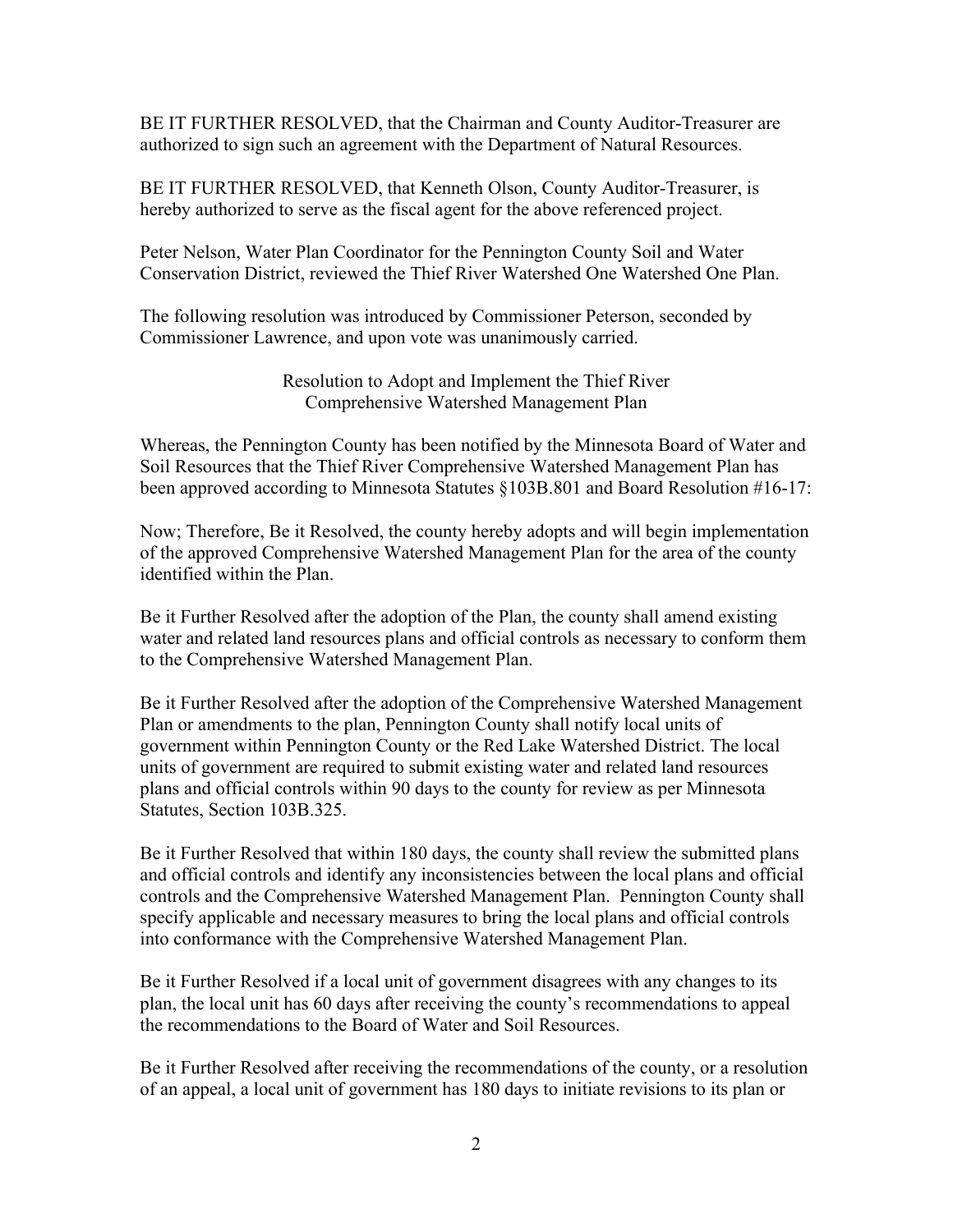official controls. The new or revised plans and official controls must be submitted to the county for review and recommendations.

Peter Nelson also discussed the Memorandum of Agreement to start the Clearwater River One Watershed One Plan. Commissioner Jensen moved, seconded by Commissioner Peterson, to approve the Clearwater River One Watershed One Plan Memorandum of Agreement. Motion carried.

Moved by Commissioner Lawrence, seconded by Commissioner Jensen, to appoint Commissioner Peterson to the Clearwater River One Watershed One Plan Policy Committee with Commissioner Jensen as the alternate. Motion carried.

County Engineer Mike Flaagan presented the following bids:

| Crushing Bids CP 57-20-07 |              |  |
|---------------------------|--------------|--|
| Schenkey's Inc.           | \$117,550.00 |  |
| Mark Sand & Gravel        | \$186,650.00 |  |
| Davidson Construction     | \$124,950.00 |  |

Moved by Commissioner Jensen, seconded by Commissioner Peterson, to award the bid for CP 57-20-07 to Schenkey's Inc. for \$117,550.00 as the best and lowest bid received. Motion carried.

| County Wide Shouldering CP 57-20-05  |              |
|--------------------------------------|--------------|
| Davidson Construction                | \$387,500.00 |
| <b>Thygeson Construction Company</b> | \$283,500.00 |

Moved by Commissioner Lawrence, seconded by Commissioner Jensen, to award the bid for CP 57-20-05 to Thygesoon Construction Company for the amount of \$283,500.00 as the best and lowest bid received. Motion carried.

| County Wide Striping CP 57-20-04    |             |
|-------------------------------------|-------------|
| <b>AAA Striping Service Company</b> | \$45,806.29 |
| Traffic Marking Service, INC.       | \$46,838.62 |

Moved by Commissioner Lawrence, seconded by Commissioner Peterson, to award the bid for CP 57-20-04 to AAA Striping Service Company in the amount of \$45,806.29 as the best and lowest bid received. Motion carried.

| County wide Crack Sealing CP 57-20-06 |  |
|---------------------------------------|--|
| Northwest Asphalt \$165,215.00        |  |

Moved by Commissioner Jensen, seconded by Commissioner Peterson, to award the bid for CP 57-20-06 to Northwest Asphalt in the amount of \$165,215.00 as the best and lowest bid received. Motion carried.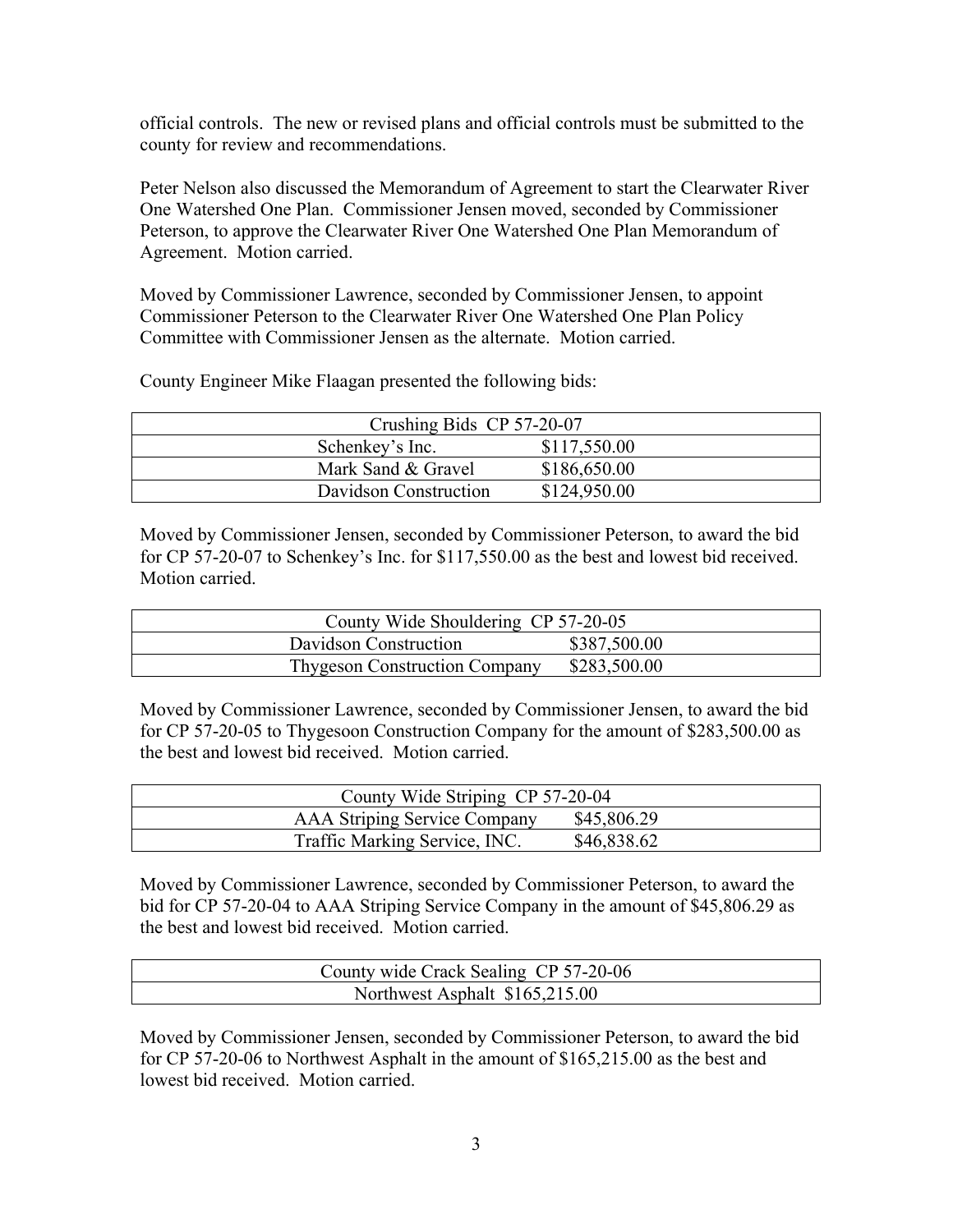County Engineer Flaagan then discussed adding on to the storage building at the Main Highway Department site. He requests that the County Board pass a resolution requesting 50% of the addition come from State Aid Maintenance Funds.

The following resolution was introduced by Commissioner Jensen, seconded by Commissioner Lawrence, and upon vote was unanimously carried.

RESOLUTION TO REQUEST USE OF CSAH MAINTENANCE FUNDS

WHEREAS, Pennington County desires to use the Regular County State Aid Highway (CSAH) Maintenance Account for a portion of the Highway Facility Upgrade Project and:

WHEREAS, Pennington County request a level of funding for this project based on the ratio of CSAH Expenditures to Total Cost.

Percentage of CSAH Expenditures to Total Cost:  $$1,154,188$ / $$2,413,553 = 48%$ 

CSAH funding request:  $$130,000 \times 50\% = $65,000.00$ 

NOW THEREFORE BE IT RESOLVED, that the County of Pennington hereby requests Regular CSAH Maintenance Account funds in the amount of \$65,000 for the Highway Facility Upgrade Project.

Commissioner Lawrence moved, seconded by Commissioner Jensen, to authorize the County Auditor-Treasurer and County Engineer to advertise for bids for an addition to the County Highway Department storage building. Motion carried.

The County Engineer reported that work on the bridges had been put on hold for the past weeks.

Erik Beitel, Emergency Management Director, gave an update. At this time there are 1650 confirmed cased of COVID-19 in Minnesota with 842 of those cases being classified as recovered. Test results take from 36 to 72 hours to be received. Social distancing and good hygiene are encouraged and appears to be working. Erik reviewed spring flooding, the dam is open in Thief River Falls and 2,500 sandbags have been sent out. We are not looking for volunteers to fill additional sand bags at this time.

Kayla Jore, Inter County Nursing Service Director, noted that the Minnesota Department of Health has not released any information regarding the COVID-19 case in Red Lake County, but appears it was contracted outside of the community. Testing guidance has not changed.

County Sheriff Ray Kuznia recommends Patricia Braaten for the position of Part-Time Corrections Officer. Moved by Commissioner Jensen, seconded by Commissioner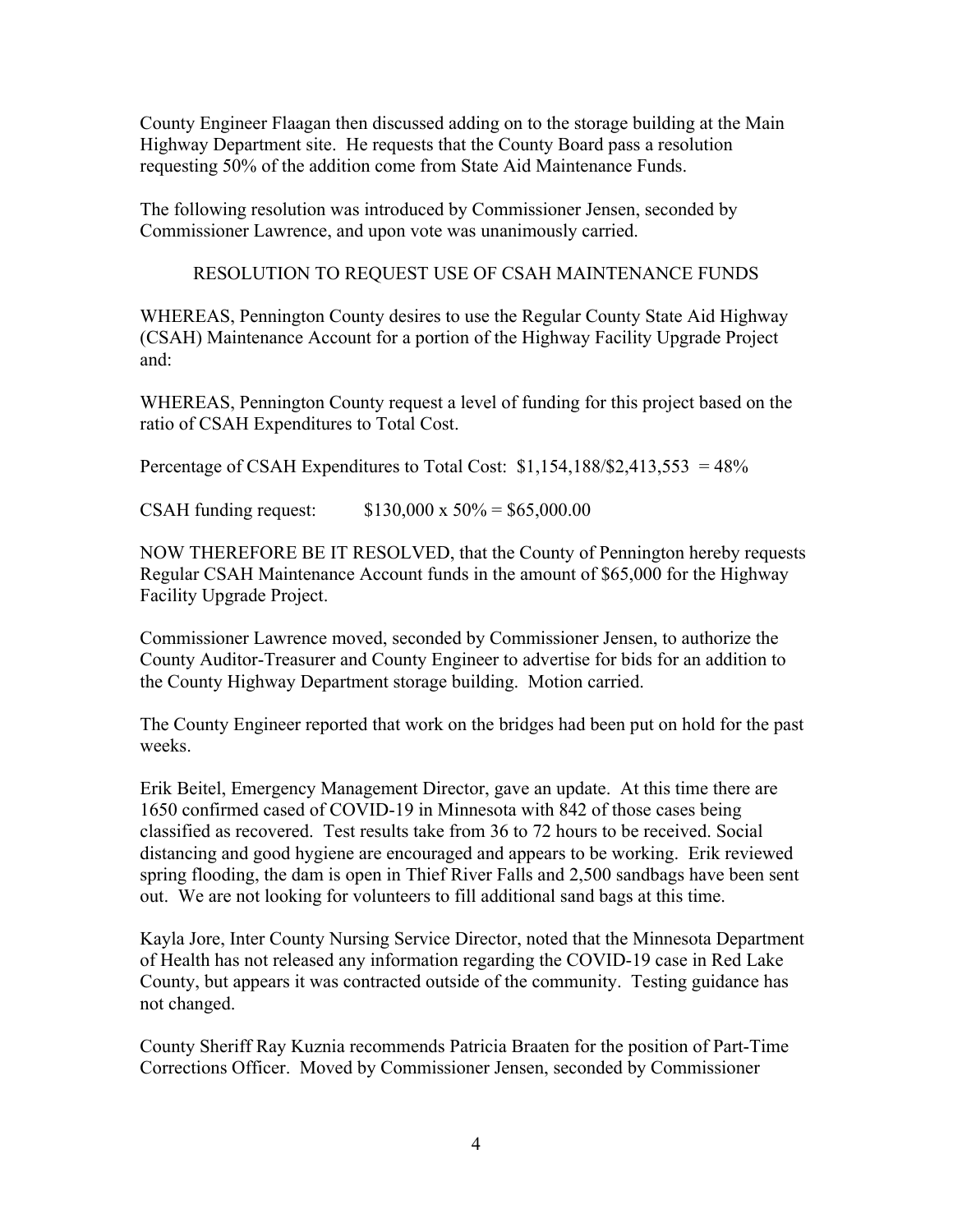Lawrence, to hire Patricia Braaten for the position of Part-Time Corrections Officer effective April 15<sup>th</sup>, 2020. Motion carried.

County Sheriff Ray Kuznia recommends the transfer of Robert Haugen from the position of Part-time Dispatcher/Jailer to Part-Time Corrections Officer. Moved by Commissioner Jensen, seconded by Commissioner Lawrence, to approve the transfer of Robert Haugen to the position of Part-Time Corrections Officer from Part-Time Jailer/Dispatcher effective April 6<sup>th</sup>, 2020. Motion carried.

The County Board discussed the previous motion to close the County Building to the public until April  $13<sup>th</sup>$ , 2020. Moved by Commissioner Jensen, seconded by Commissioner Peterson, that all County Buildings remain closed to the public until further notice. Motion carried.

Ken Olson, County Auditor-Treasurer, noted that the State of Minnesota has changed their position on local DMV Office's and they have been given the choice to process transfers and license tab renewals by mail. They are however, not to be open to the public. Pennington County's DMV Office is processing the authorized documents it receives by mail or in the drop off box.

The County Board then reviewed the proposal to replace the current IBM Server with a new server and three years of hardware and software maintenance. Currently the Property Tax software, CAMA Software, payroll, and fixed assets software all run on this server. The Technology Committee has reviewed the proposal and recommends the purchase which was included in the Data Processing Budget.

Moved by Commissioner Lawrence, seconded by Commissioner Hempel, to purchase a new IBM Power 9 System Upgrade with three years of maintenance on the hardware and software for \$38,795.00. Motion carried.

Moved by Commissioner Jensen, seconded by Commissioner Lawrence, to approve the minutes of March 24<sup>th</sup>, 2020 as written. Motion carried.

Moved by Commissioner Lawrence, seconded by Commissioner Peterson, to approve the minutes of April 2<sup>nd</sup>, 2020 as written. Motion carried.

Motioned by Commissioner Lawrence, seconded by Commissioner Jensen, to approve payment of the Human Services warrants totaling \$ 133,203.87, and the following Commissioner warrants. Motion carried.

## WARRANTS

County Revenue  $$193,148.91$ Road & Bridge \$ 96,008.30 Per diems and meal reimbursements in the amount of \$3,475.00 were also approved.